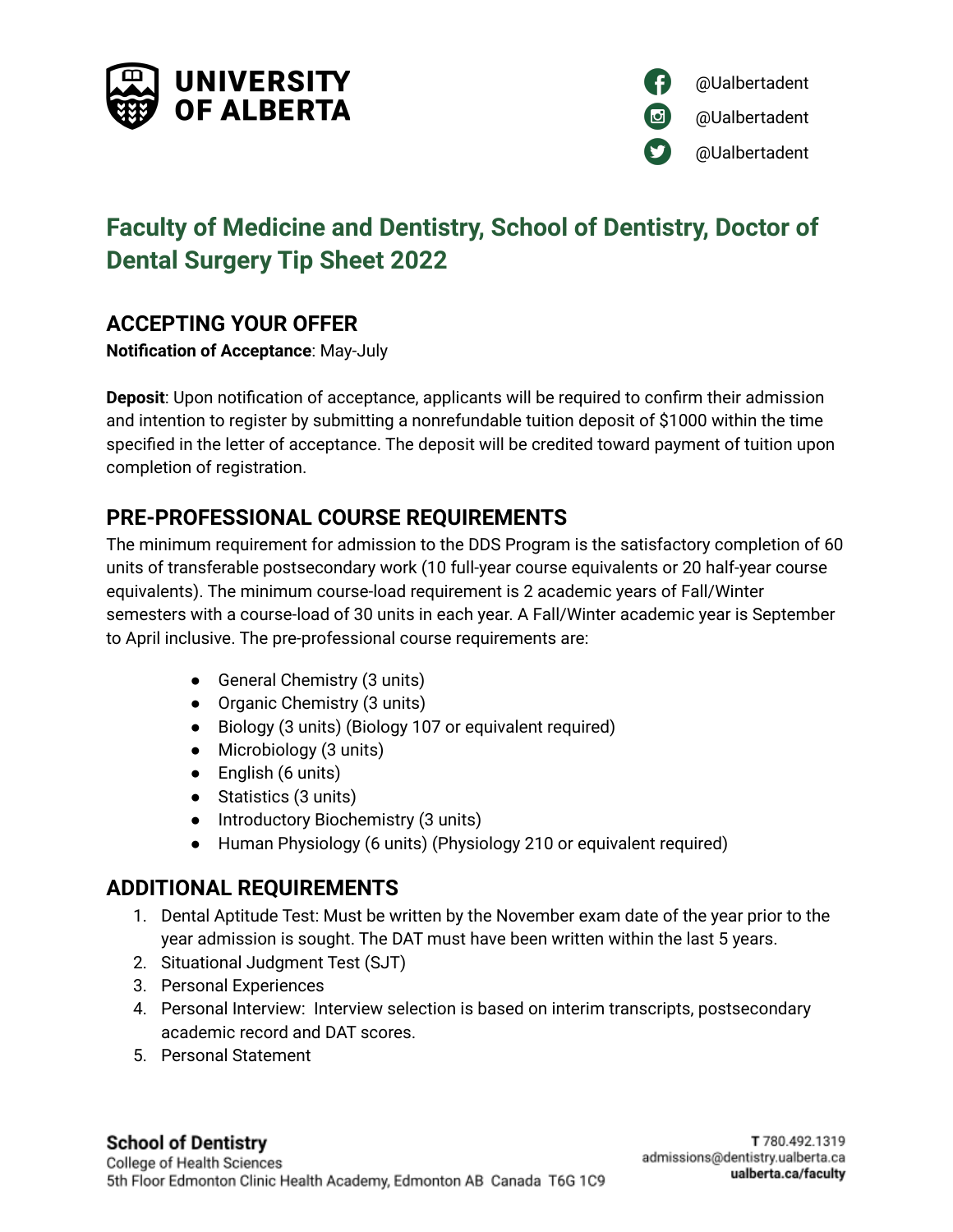

- 6. English Language Requirements: Applicants must meet English requirements as specified in the [University](http://www.registrar.ualberta.ca/calendar) of Alberta Calendar including Spoken English language proficiency.
- 7. Police Information Check (PIC)
	- a. A clear Police Information Check (PIC) is required under the Protection For Persons in Care Act. All students going to any clinical placement or rotation in Alberta are required to complete a PIC (also known as a Criminal Record Check, Security Clearance Check, or Police Clearance), which must include a Vulnerable Sector check. The clinical practice site will determine the criteria for acceptance/denial of a placement.
- 8. Medical Testing and Immunization
	- a. Complete and fully documented immunization is a program requirement. The Faculty Immunization Clearance Form must be filled out exactly as detailed on the form by an appropriate health care provider with a minimum month and year of all vaccine injections and supporting serology or letters where indicated. It is strongly recommended, where possible, to utilize the University Health Center for your immunization clearance. Appointments can be booked online or by calling 780-492-2612. The vaccination requirements are based on the Alberta Provincial guidelines for HealthCare Students in a Post-Secondary Institution and serology/immunization outside the guidelines is not routinely done or recommended. All immunization records need to be written and legible. Certified translation must be provided for all non-English documentation. Students without acceptable records will be required to complete their primary immunization series which can take many months so early action on this requirement is strongly advised.
- 9. CPR certification
	- a. Cardiopulmonary Resuscitation Certification (CPR) is required for all students registered in the program. The School will only accept Canadian or American Heart and Stroke: Basic Life Support (BLS) CPR for healthcare providers. No other courses will be accepted to meet the CPR requirement. Students must provide evidence of valid CPR certification at the beginning of each fall term throughout the course of their program. A CPR BLS Provider certificate is valid for one year from the completion date of the course. Online CPR course certifications will NOT be accepted; students must attend an in-person course. Students who do not have current Basic Life Support Provider CPR certification cannot participate in clinical courses. You may visit the Heart and Stroke website to find courses offered in Basic Life Support CPR for healthcare providers.
- 10. Proof of Residency Status may be required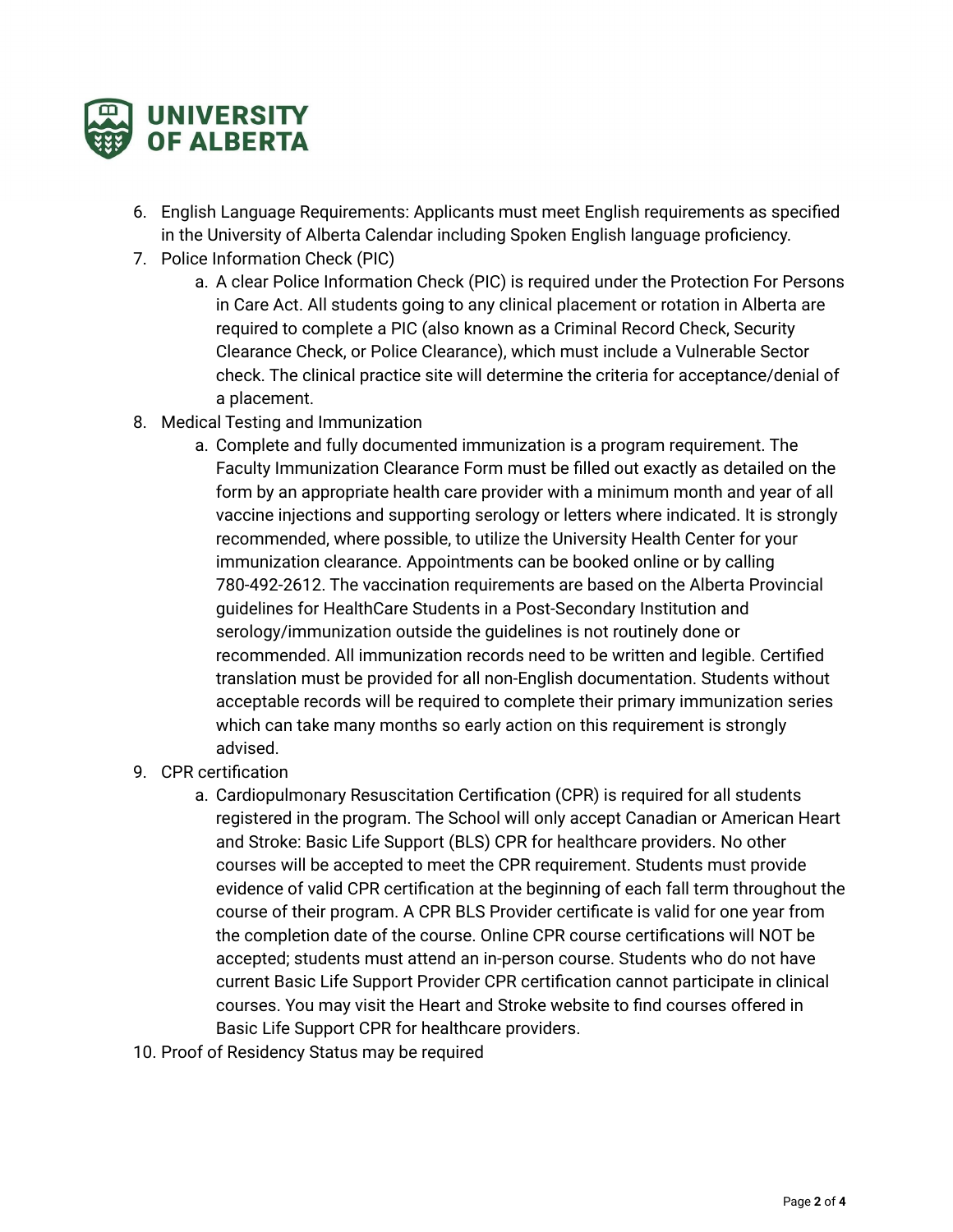

# **TIPS & TRICKS**

#### **Selection Process**

Selection factors will include, but are not limited to:

- **Overall GPA** is comprised of all transferable postsecondary work completed as a full-time student taken during Fall/Winter or Spring/Summer Terms. For overall GPA calculation full-time study is equivalent to a minimum of 18 units taken during Fall/Winter Terms or 12 units taken during Spring/Summer Terms;
- **Dental Aptitude Test (DAT)** scores Survey of Natural Sciences (SNS), Perceptual Ability Test (PAT), and Reading Comprehension Test (RCT)
- **SJT results**
- **Personal Experiences**

Personal Experiences are comprised of five subsections:

- Employment
- Leadership Roles
- Volunteer Work
- Life Experience & Achievements
- Personal Highlights
- $\circ$  This gives applicants the opportunity to highlight life experiences that they feel will demonstrate their suitability for the program.

#### ● **Interview score**

A personal interview is required of all competitive applicants annually. Interview selection is based on interim transcripts, post-secondary academic record, DAT scores, SJT results. Competitive applicants will be interviewed to determine if they have the personal qualities necessary for the profession. The interview evaluates an applicant's maturity, motivation, initiative, ability to communicate, personal qualities and interests.

#### ● **Personal Statement**

This statement will allow applicants to respond to specific questions and provide personal information regarding their preparation for and understanding of the dental profession and demonstrate written communication skills.

### **AP / IB CREDIT**

Visit [uab.ca/ap](http://uab.ca/ap) or [uab.ca/ib](http://uab.ca/ib) for more information about receiving credit for these academic programs.

### **ADDITIONAL ASSISTANCE**

Contact: [admissions@dentistry.ualberta.ca](mailto:admissions@dentistry.ualberta.ca)